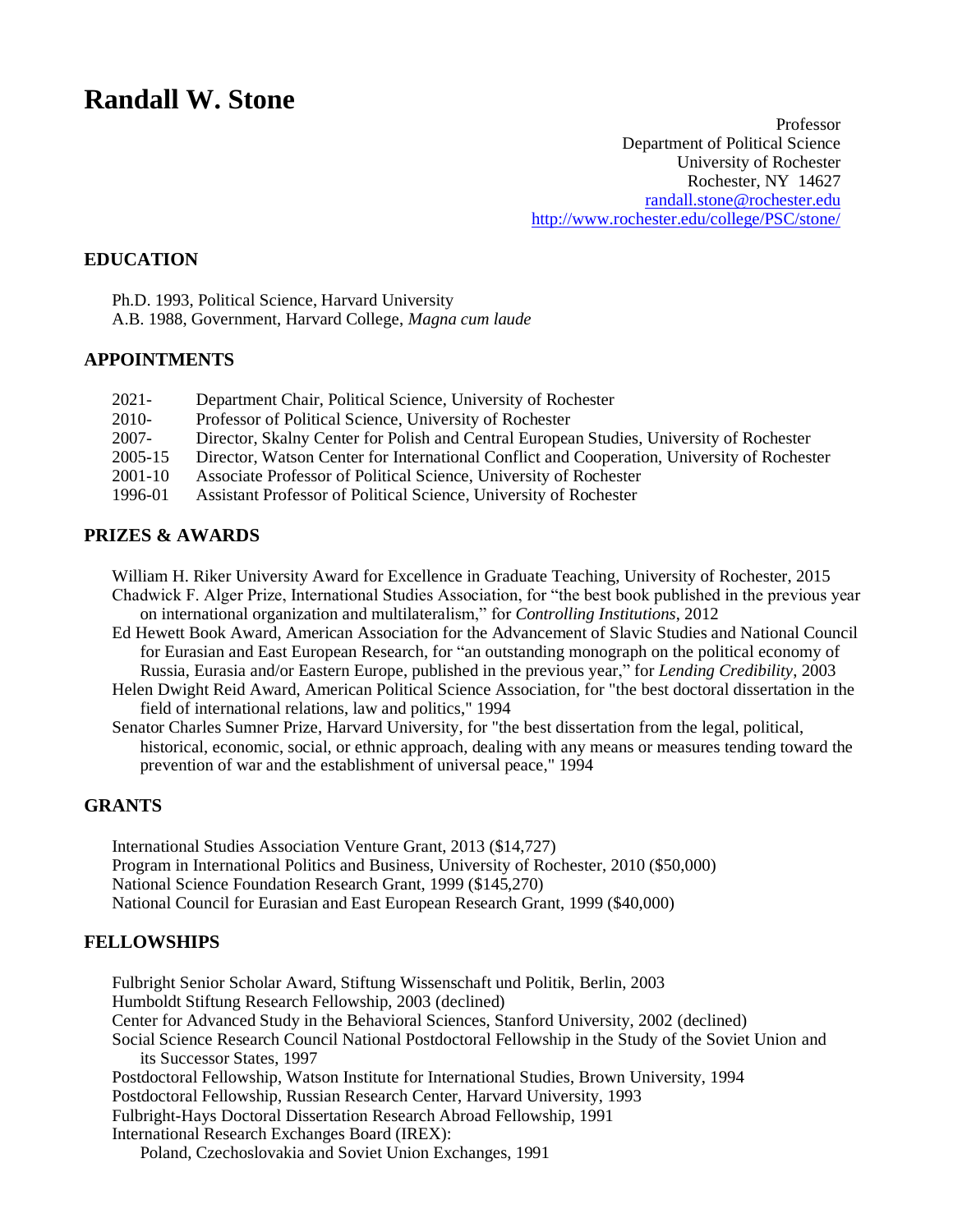Soviet Peace Fund Fellowship, Academy of Sciences, USSR, 1991 Social Science Research Council Graduate Fellowship in Soviet Studies, 1990 Foreign Language and Area Studies Fellowship (Russian), 1989 National Science Foundation Graduate Fellowship, 1988 National Merit Scholarship, 1984

# **EDITORAL BOARDS**

*International Organization,* 2014-2019, 2022- *Review of International Organizations,* 2006- *International Interactions,* 2009-11

# **COURSES**

# Undergraduate

- International Political Economy
- International Organization
- Theories of International Relations
- Political Economy of Development
- Russian Politics
- Russia and Eastern Europe: Politics and International Relations

# **LANGUAGES**

- German (fluent)
- Russian (fluent)
- Polish (conversation and reading)
- Czech (reading)
- Spanish (reading)

# **PROFESSIONAL MEMBERSHIPS**

Council on Foreign Relations Program on New Approaches to Russian Security (PONARS) Valdai Working Group on the Future of U.S.-Russian Relations, 2009-20 American Political Science Association International Studies Association Midwest Political Science Association Association for Slavic, East European, and Eurasian Studies

# Graduate

- Field Seminar in International Relations
- International Organization
- Politics of International Finance
- International Political Economy
- Political Economy of Reform
- International Conflict: Theory and **History**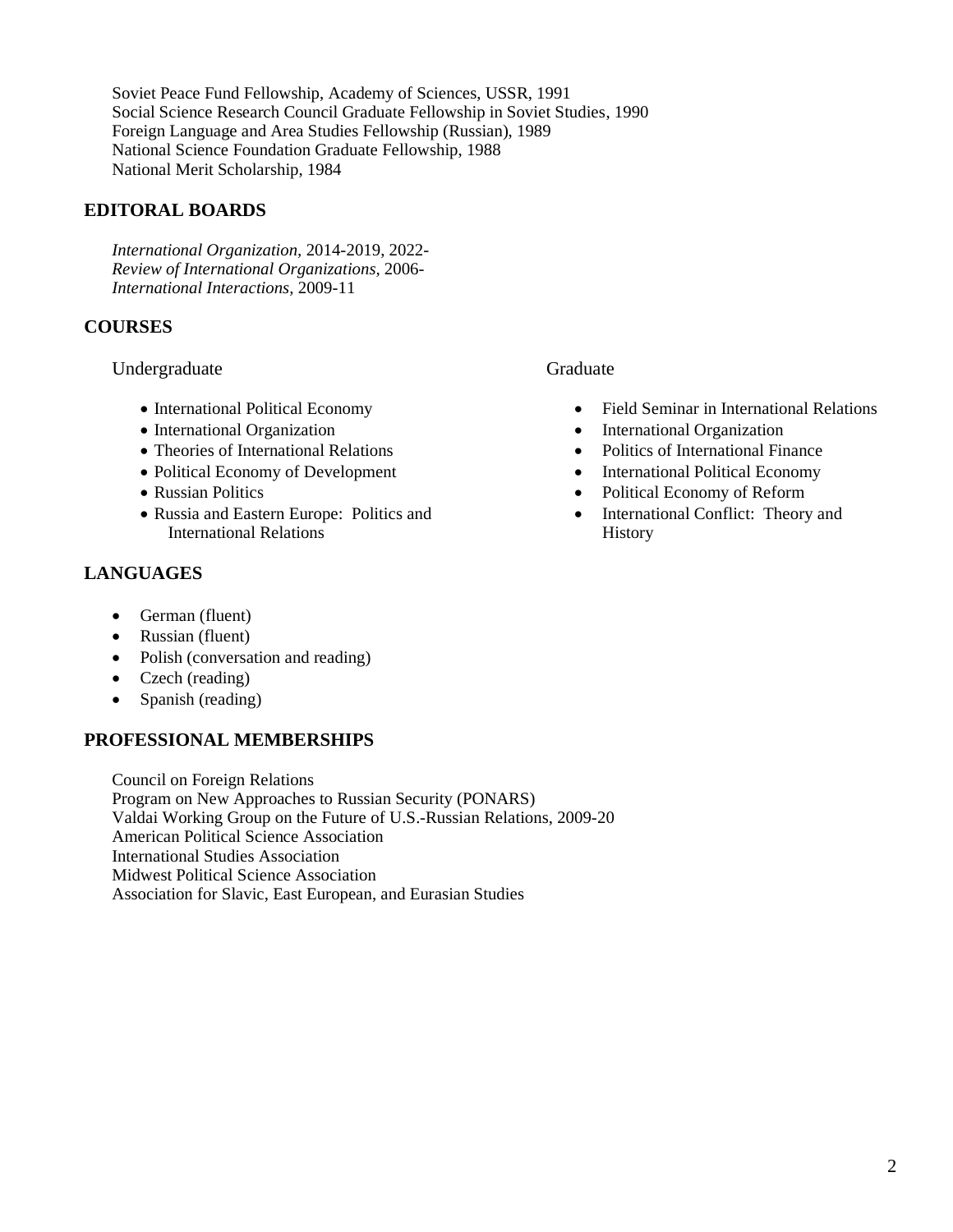## **PUBLICATIONS**

#### **BOOKS**

- *Controlling Institutions: International Organizations and the Global Economy.* Cambridge: Cambridge University Press, 2011.
- *Lending Credibility: The International Monetary Fund and the Post-Communist Transition.* Princeton: Princeton University Press, 2002.
- *Satellites and Commissars: Strategy and Conflict in the Politics of Soviet-Bloc Trade.* Princeton: Princeton University Press, 1996.

#### **EDITED VOLUME**

Informal Governance of International Organizations. 2013. *The Review of International Organizations* 8 (2) (June).

#### **ARTICLES**

- "Russian Power and the State-Owned Enterprise" (with Alexander Libman and Evgeny Vinokurov). 2021. *European Journal of Political Economy*. https://doi.org/10.1016/j.ejpoleco.2021.102122.
- "Chinese Power and the State-Owned Enterprise" (with Yu Wang and Shu Yu). 2021. *International Organization*, First View: 1-22. DOI: https://doi.org/10.1017/S0020818321000308.
- "Multinational Banks and IMF Conditionality" (with Trung Dang). 2021. *International Studies Quarterly,* 65 (2) (June): 375–386. https://doi.org/10.1093/isq/sqab010.
- "Plaintiffs by Proxy: A Firm-Level Approach to WTO Dispute Resolution" (with Jeheung Ryu). 2018. *The Review of International Organizations* 13 (2) (June): 273-308.
- "Corporate Influence in World Bank Lending" (with Rabia Malik). 2018. *Journal of Politics* 80 (1) (January): 103-18.
- "Mixed Signals: IMF Lending and Capital Markets" (with Terrence Chapman, Songying Fang and Xin Li). 2017. *British Journal of Political Science.* 47 (2) (April): 329-349.
- "Multilateralism and Democracy: The Case of Vote Buying in the United Nations General Assembly" (with David B. Carter). 2015. *International Organization* 68 (1): 1-33.
- "Adverse Selection and Growth under IMF Programs" (with Muhammet A. Bas). 2014. *The Review of International Organizations* 9 (1) (March): 1-28.
- "Informal Governance of International Organizations." 2013. Introduction to a special issue of *The Review of International Organizations* 8 (2) (June): 121-36.
- "Risky Signals: The Politics of Exchange Rate Policy in Post-Communist Countries" (with Tanya G. Bagashka). 2013. *International Studies Quarterly* 57 (3) (September): 519-32.
- "International Organizations as Policy Advisors" (with Songying Fang). 2012. *International Organization* 66 (Fall): 537-69.
- "The Kyoto Protocol: Two-Level Bargaining and European Integration" (with Elena Plaxina McLean). 2012. *International Studies Quarterly* 56 (1) (March): 99-113.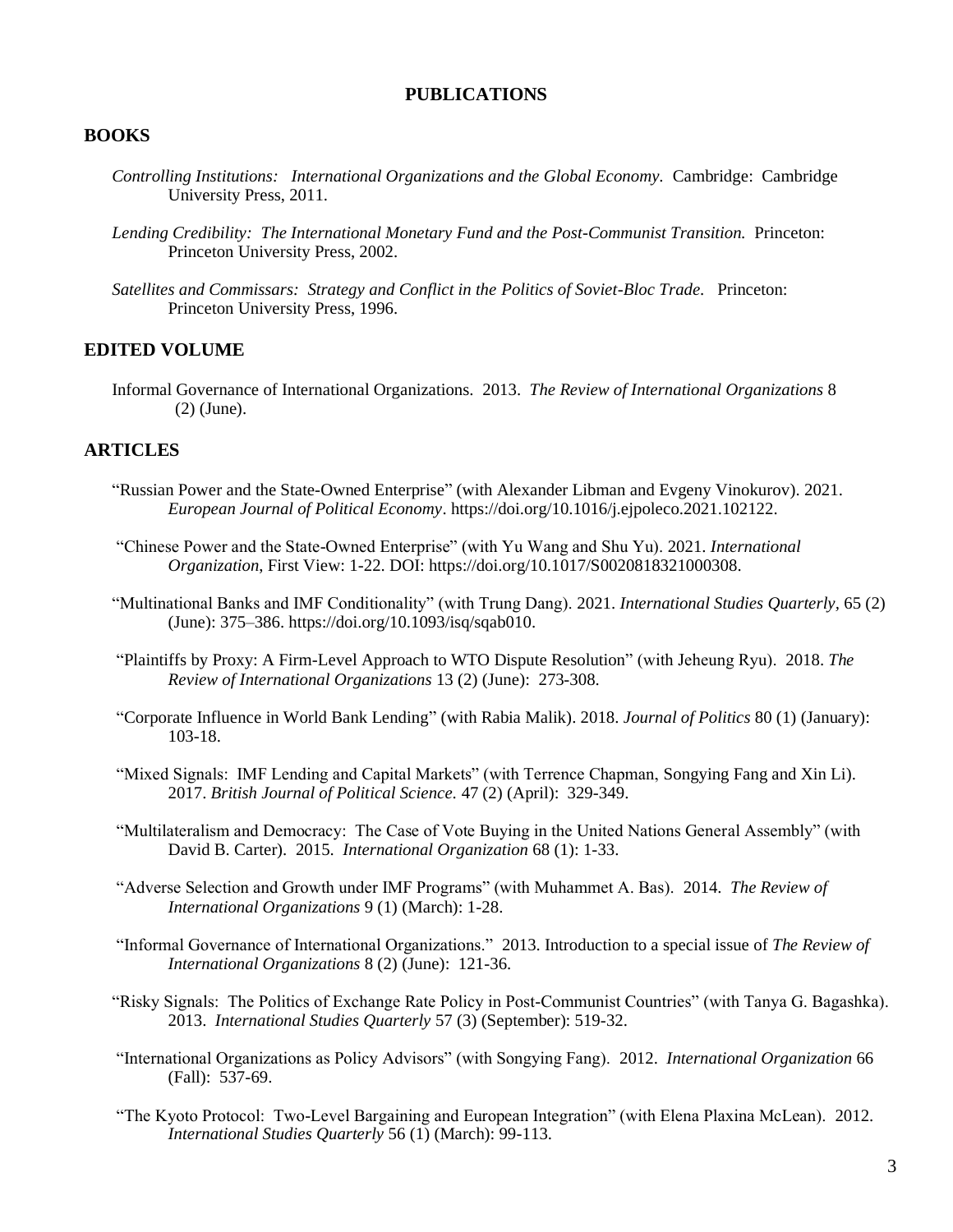"Sharing Risk in International Politics." 2009. *Global Environmental Politics* 9 (3) (August): 40-60.

- "The Scope of IMF Conditionality." 2008. *International Organization* 62 (Fall): 589-620.
- "Democracy and the Logic of Political Survival" (with Kevin A. Clarke). 2008. *American Political Science Review* 102 (3) (August): 387-92.
- "Choosing How to Cooperate: A Repeated Public-Goods Model of International Relations" (with Branislav Slantchev and Tamar London). 2008. *International Studies Quarterly* 52 (2) (June): 335-62.
- "The International Monetary Fund: A Review of the Recent Evidence" (with Martin Steinwand). 2008. *The Review of International Organizations* 3 (2) (June): 123-49.
- "The Political Economy of IMF Lending in Africa." 2004. *American Political Science Review* 98 (4) (November): 577-92.
- "The Use and Abuse of Game Theory in International Relations: The Theory of Moves." 2001. *Journal of Conflict Resolution* 45 (2) (April): 216-44.

#### **WORKING PAPERS (available upon request or on my web site)**

"Probabilistic Democracy" (with Muhammet Bas). Under review.

"Acquired Nationality: Dirty Work and the Americanization of Korean Firms" (with Jeheung Ryu).

"Foreign Agents: MNCs and WTO Disputes" (with Gyu Sang Shim).

# **BOOK PROJECT**

*The Multinational Lobby: Firms and International Organization*

# **BOOK CHAPTERS**

- "Justice, Power, and International Organizations," in Matthew Lon Weaver, ed., *Applied Christian Ethics: Foundations, Economic Justice, and Politics.* New York: Lexington Books, 2014.
- "Institutions, Power and Interdependence," in Helen Milner and Andrew Moravcsik, ed., *Power, Interdependence and Non-State Actors in World Politics: Research Frontiers.* Princeton: Princeton University Press, 2009.
- "IMF Governance and Financial Crises with Systemic Importance." In Ruben Lamdany and Leonardo Martinez-Diaz, eds. *Studies of IMF Governance: A Compendium*. Washington, D.C.: International Monetary Fund, 2009.
- "Russia: The IMF, Private Finance, and External Constraints on a Fragile Polity." In Leslie Elliott Armijo, ed. *Financial Globalization and Democracy in Emerging Markets*. New York: St. Martin's Press/MacMillan Press, 1999.

## **BOOK REVIEWS**

*The Currency of Confidence: How Economic Beliefs Shape the IMF's Relationship with its Borrowers.*  By *Stephen C. Nelson*. Review of International Organizations 12 (4) (2017): 643-645.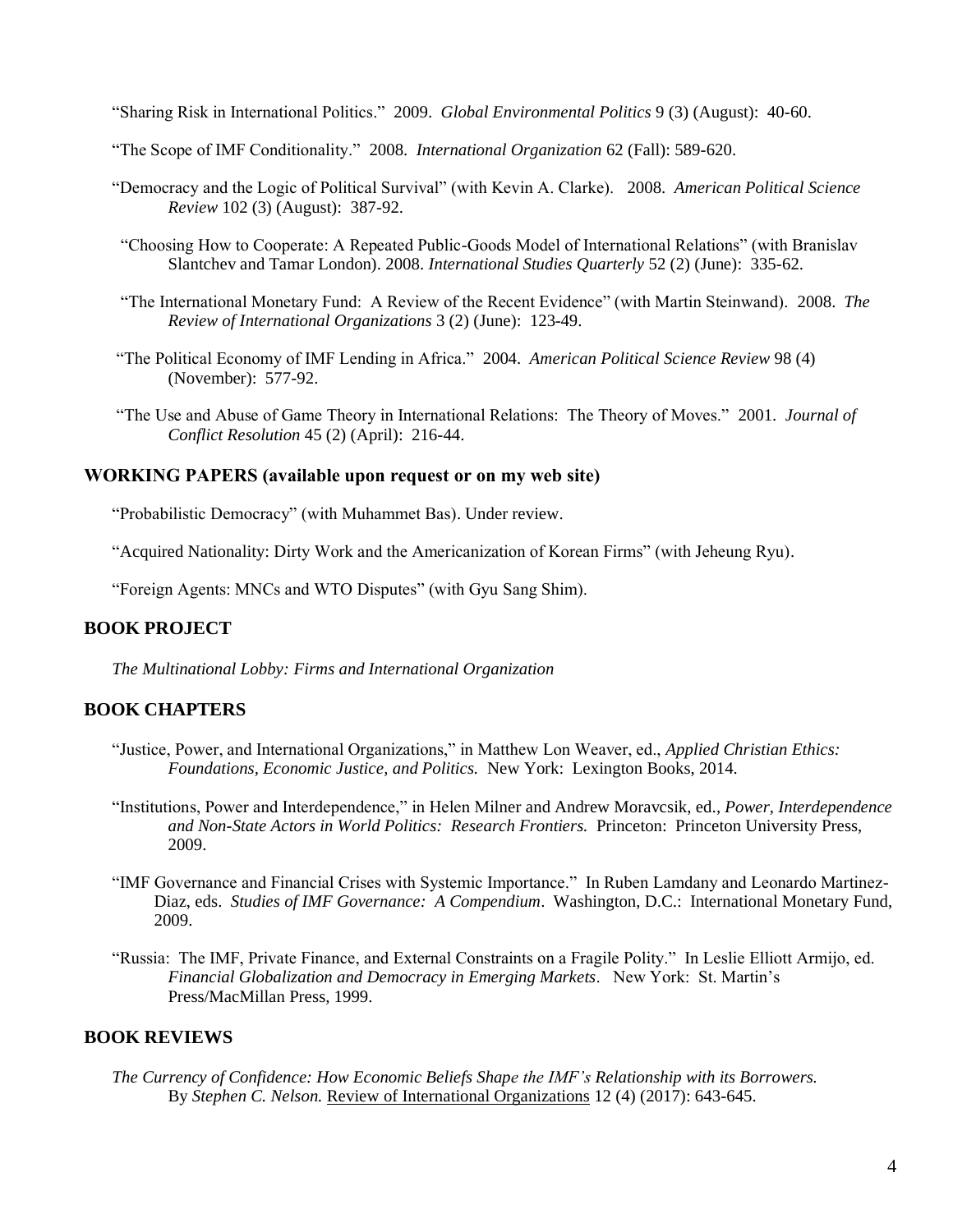- *Mirrors of the Economy: National Accounts and International Norms in Russia and Beyond,* by Yoshiko M. Herrera. The Russian Review 73 (1) (2014): 162-163
- *From Economic Crisis to Reform: IMF Programs in Latin America and Eastern Europe, by Grigore Pop-*Eleches. Perspectives on Politics 7 (4) (2009): 994-995.
- *Money Talks: The International Monetary Fund, Conditionality, and Supplementary Financiers,* by Erica R. Gould. Review of International Organizations 4 (2009): 211-13.
- *Driving the Soviets up the Wall: Soviet-East German Relations, 1953-1961,* by Hope M. Harrison, The Russian Review 64 (4) (2006): 711-712.
- *The IMF and Economic Development,* by James Raymond Vreeland, International Studies Review 36 (1) (Jan 2005): 183-207.
- *National Purpose in the World Economy: Post-Soviet States in Comparative Perspective,* by Rawi Abdelal, Slavic Review 62 (4) (Winter 2003): 812-13.
- *Russia and the World Trade Organization,* by Peter Naray, The Russian Review, (April 2002): 336-37.
- *Hierarchy amidst Anarchy: Transaction Costs and Institutional Choice,* by Katja Weber, International Studies Review, 3 (3) (Fall 2001): 165-68.
- *The Council of Mutual Economic Assistance: The Failure of Reform,* by Lee Kendall Metcalf, American Political Science Review 93 (2) (June 1999): 492-93.
- *Ideas and International Political Change: Soviet/Russian Behavior and the End of the Cold War,* by Jeffrey T. Checkel, Slavic Review 57 (2) (Summer 1998): 466-67.
- *How Russia Became a Market Economy,* by Anders Aslund, Political Science Quarterly, 110 (4) (Winter, 1995-96): 666-67.

## **OTHER PUBLICATIONS**

"How to Reform the IMF." *Current History* 109 (730) (November 2010): 342-48.

#### **REVIEWING**

*American Economic Journal: Microeconomics, American Journal of Political Science, American Political Science Review, British Journal of Political Science, British Journal of Politics and International Relations, Comparative Political Studies, Cambridge University Press, Comparative Politics, Cornell University Press, European Journal of International Relations, European Journal of Political Research, Global Environmental Politics, International Interactions, International Organization, International Security, International Studies Quarterly, Journal of Conflict Management and Peace Science, Journal of Conflict Resolution, Journal of International Relations and Development, Journal of Law, Economics and Organization, Journal of Politics, National Science Foundation, Oxford University Press, Perspectives on Political Science, Princeton University Press, Problems of Post-Communism, Quarterly Journal of Political Science, Review of International Organizations, Review of International Political Economy, Studies in Comparative International Development, Swiss National Science Foundation, University of Chicago Press, University of Rochester Press, World Development, World Politics*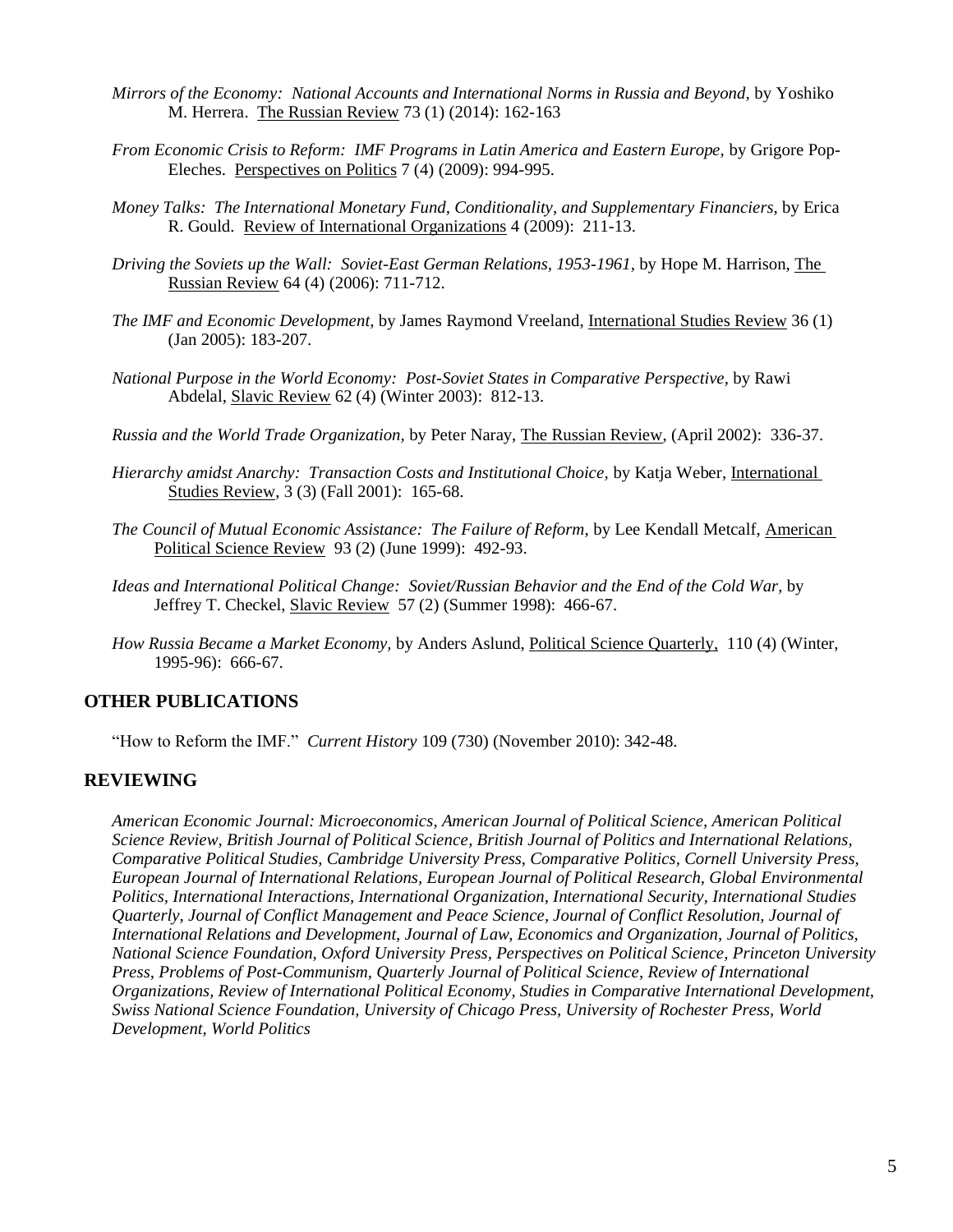# **DEPARTMENTAL SERVICE**

Chair, University of Rochester Department of Political Science, 2021- Director, Skalny Center for Polish and Central European Studies, 2007- Director of Graduate Studies and Associate Chair, Dept. of Political Science, 2005-09, 2011-12 International Relations Field Coordinator, 2018- Director, Watson Institute for International Conflict and Cooperation, 2005-15 Graduate Recruitment Committee, 2015 Director of Graduate Recruitment, Dept. of Political Science, 2002, 2003, 2005 Formal Theory Search Committee, 1997, 1998 International Relations Search Committee, 2000 (Chair), 2001, 2002, 2006 (Chair), 2007 (Chair), 2010, 2011, 2013 (Chair), 2017-18 (Chair) Comparative Politics Search Committee, 1997, 1998, 2001, 2010, 2011 Comparative Political Economy Search Committee, 2000, 2001, 2010, 2011 Open Search Committee, 2015, 2016 (Chair) International Relations Major Curriculum Committee, 2007 Strategic Planning Committee, 2005-07 Undergraduate Honors Committee, 2004, 2005 Director, Political Science Washington Semester Program, 2004, 2005 Undergraduate Curriculum Committee, 2000, 2001

## **UNIVERSITY SERVICE**

Faculty Senate, 2014-20 Chair, University of Rochester Ethical Investment Advisory Committee, 2018-21 Faculty Representative, Investment Committee of the University of Rochester Board of Trustees, 2018-21 Provost Faculty Review Committee, 2020 Elections Committee, Faculty Senate, 2014-20 Budget Committee, Faculty Senate, 2020- College Russian Studies Committee, 1996-; Co-Director, 2017-2020 Board Member, Wallis Institute for Political Economy, 2005- Social Sciences Division Strategic Planning Committee, 2013 College Foreign Language Instruction Committee, 2013-14 Chair, College Committee on International Relations, 1999-2008 College Interfaith Advisory Committee, 2004-14 College Search Committee for a Director of Religious and Spiritual Life, 2011-12 Chair, Search Committee for a Protestant Chaplain, 2004-05 College Fulbright/Rhodes/Marshall Fellowship Committee, 2002- Dissertation Committees in History (2001, 2012, 2020), Economics (2001, 2002, 2006 (twice), 2017), BCS (2020), Philosophy (2021) Provost's Ad Hoc Tenure & Promotion Review Committees, 2006, 2007, 2009, 2010, 2011, 2013, 2016 (Chair), 2019 University Sproull Fellowship Selection Committee, 2002 University Council on Graduate Studies, 2002, 2003, 2005-09, 2011-12 Model United Nations Faculty Advisor, 2005-16

#### **SERVICE TO THE FIELD**

Political Economy of International Organizations, Conference Organizing Committee, 2009- International Organization Finance Committee, Member 2015-19, Chair 2018-19 International Studies Association Finance Committee, Member 2020-